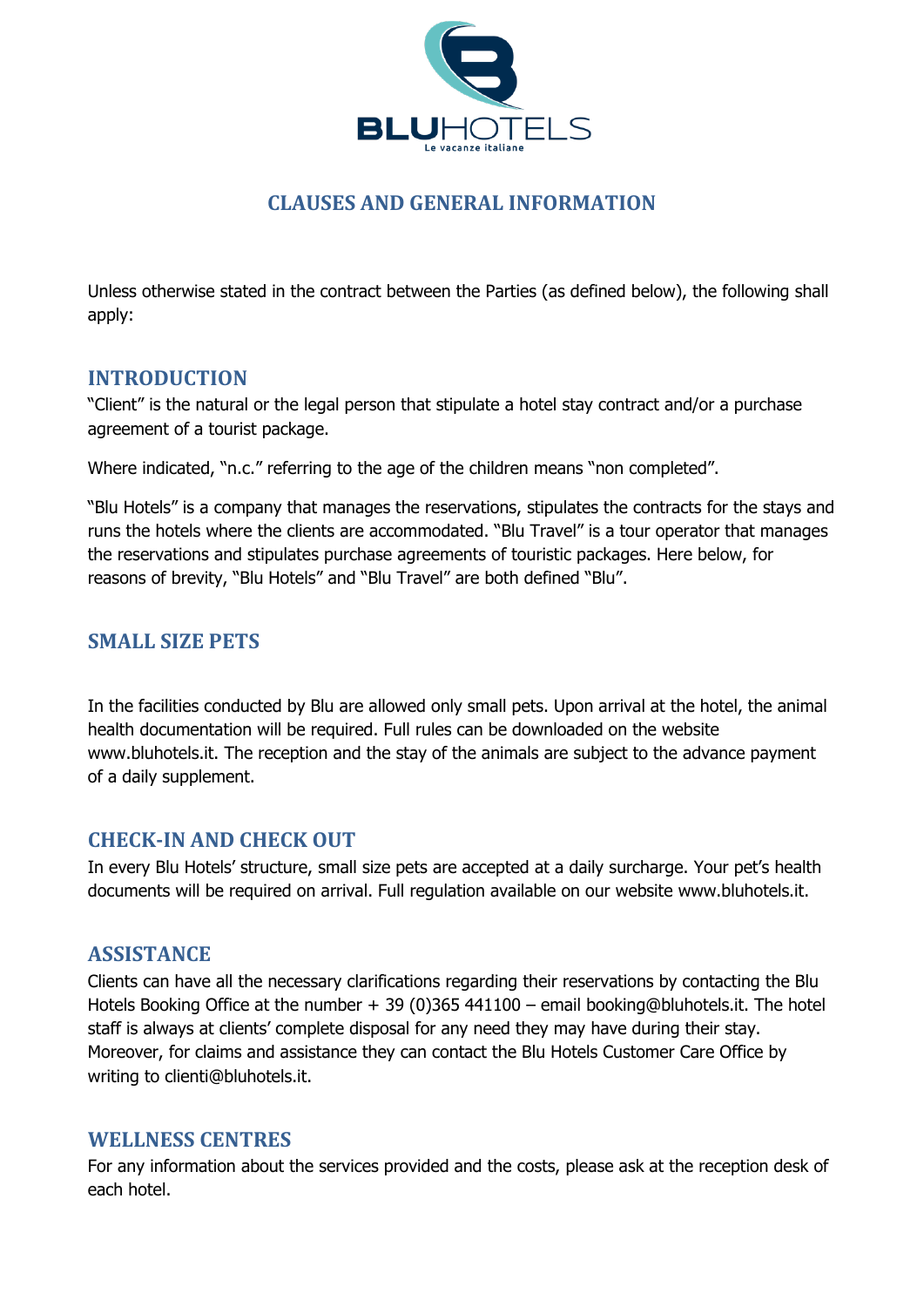

#### **WI-FI CONNECTION**

Free Wi-Fi connection is at guests' disposal. Please ask the reception for further information about the covered areas and the activation modalities. If the Wi Fi connection is available in the common areas, the restaurant is always excluded from the coverage. In some areas the network coverage may be weak. Our broadband is therefore limited in order to allow everybody a better web surfing.

### **LOST & FOUND**

Lost properties forgotten by the clients will be kept for maximum 90 days by the Hotel Management. Unclaimed items will be disposed of after that period.

### **CONTRACT AND RESERVATION**

The reservation is accepted  $-$  and consequently the contract is stipulated  $-$  only when Blu Hotels sends the confirmation, also with electronic transmission. The acceptance of the reservation depends on the payment of a deposit paid by the client to Blu. The deposit is not interest-bearing. It is neither a security deposit, nor a confirmation, nor a penalty.

### **PAYMENTS**

The reservation has to be considered confirmed only when Blu has collected the 25% (in case of simple hotel stay) or the 30% (in case of touristic package) of the gross amount of the booked services, including the subscription quotes. The total amount of the reservation has to be paid within 20 days before the departure date. The total amount of all the reservations done within the 30 days before the departure date has to be paid at the moment of the reservation itself. For "special offers" the conditions may be different.

### **IDENTITY DOCUMENTS**

On arrival, on compulsory registration at the hotel, proper documents of any member of the entire family are required: valid identity card or passport. Minors on the parents' passport cannot travel with this document. They are required to show their proper identity card with photo (tax identification number or health service card will not be accepted). Without this documents it will not be possible to check-in (legal sanctions are foreseen otherwise). The hotel is supposed to claim the price difference in case the age is inconsistent with that indicated at the moment of reservation.

### **MINIBAR**

In some Blu Hotels' structures, minibar is filled upon request and the service is on payment.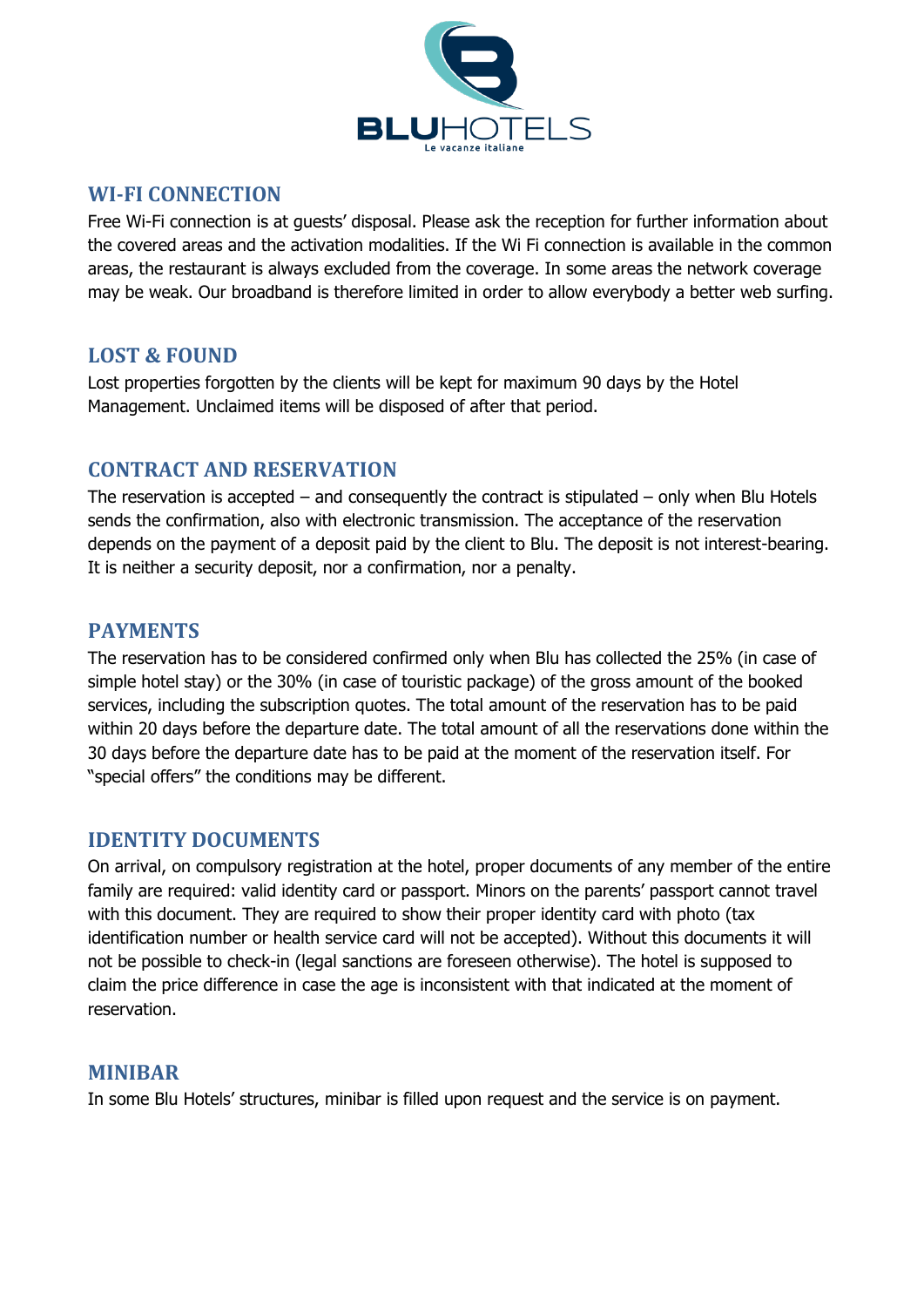

## **TAXES**

Tourist Tax: At any time, the Italian Townships have the right to levy the tourist tax; therefore, where this tax comes on force, clients must pay it directly at the hotel at the moment of check-in, in compliance with the existing regulations. VAT: we would like to remind you that 10% VAT is included in our prices. In case this tax should vary, the total amount of the reservation could be higher. The difference must be paid directly at the hotel at the moment of check-in.

## **MINI CLUB**

Where available, miniclub is provided for children from 4 to 12 years old. It is intended as entertainment for children according to the animation programme.

## **PARKING**

If available, the parking places and the garage are subject to availability. For any information about the costs, please ask at the reception desk of each hotel.

## **PROTECTION AGAINST CANCELLATION CHARGES**

On the contracts concerning some promotional offers, Blu includes in the processing fees a protection that, in some specific cases, prevents the client from paying the cancellation penalties. The conditions of this protection are written here below. In case of stays shorter than 7 nights, this protection is optional and has to be requested by the client at the moment of the reservation. In this case he can stipulate autonomously an alternative global insurance policy covering all the negative consequences that can derive from a cancellation or variation of the reservation. In any case we remind that the processing fees and the charge paid for the optional protection are not refundable.

## **PRICE**

The prices are expressed in euro. The price reductions of the special offers cannot be combined. The reservations with promotional prices are subject to surcharge for the processing fees. The processing fees are fixed, non refundable and include the reservation charges.

## **CHILDREN REDUCTIONS AND FAMILY PLANS**

At any hotel the correct application of the discount confirmed at the time of booking will be checked and you will be required to show your identity card. In case of any inconsistency with the age of children or the discount be applied uncorrectly, the balance will be required directly at the hotel on arrival.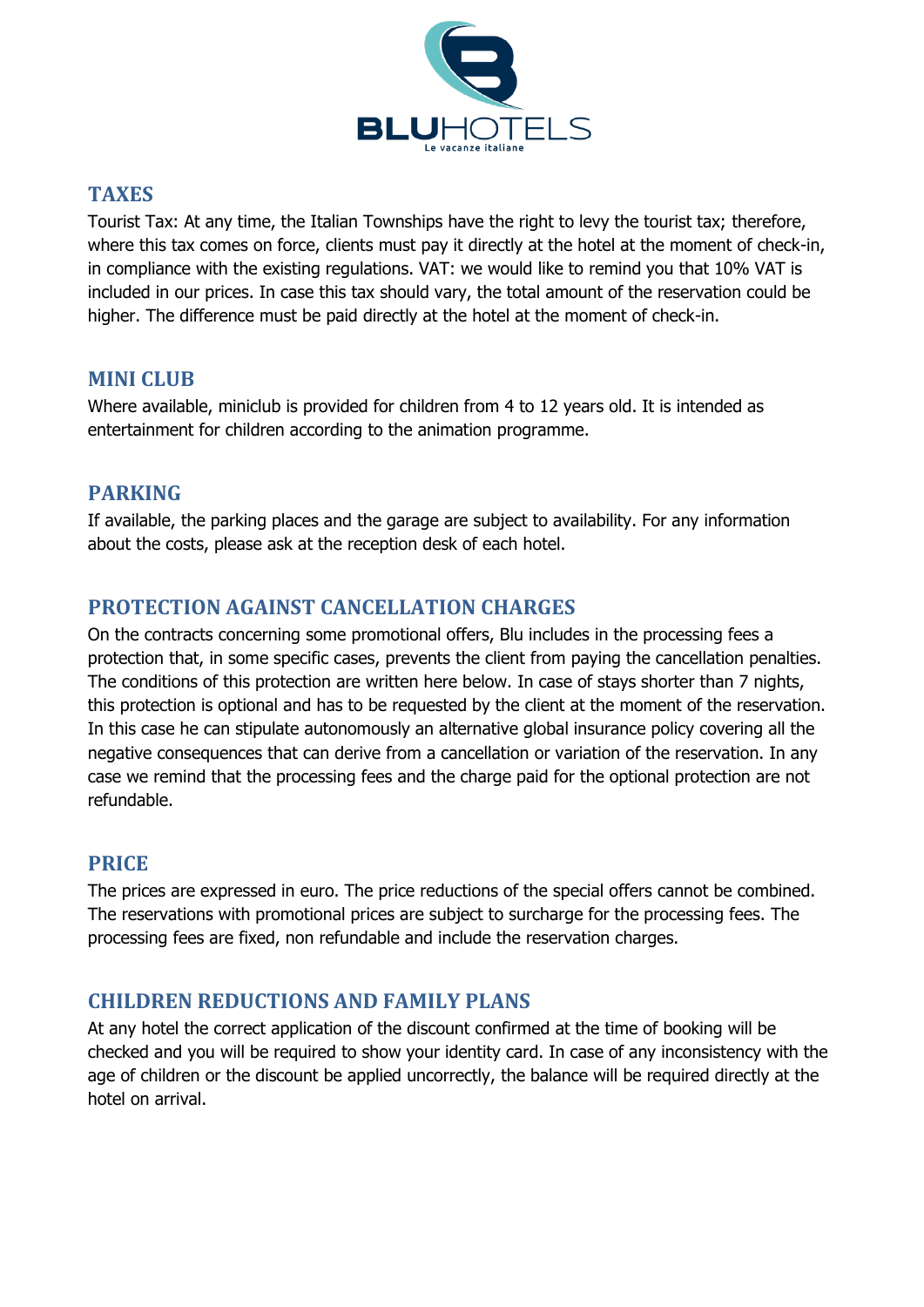

### **SPECIAL DEALS FOR COUPLES**

They are intended for the couples who book double rooms and will be applied without charging the last night/s' stay according to the deal chosen. Please note that for rooms accommodating infants or children in third/fourth bed these special deals do not apply. If the promotion also includes a free stay for a night, the last night won't be charged.

## **SPECIAL DEALS FOR SINGLE**

The children reductions are foreseen also when children stay in a double room with an adult only.

## **ACCOMMODATION**

In all Blu Hotels' structures accommodation is intended in en suite rooms. Unless otherwise stated, accommodation in a triple room is intended in a double room with one extra bed; accommodation in a fourbeds room is intended in a double room with two extra beds. You are strongly recommended to check the kind of room within the description of every single hotel.

## **ALTERNATIVE ACCOMODATION**

If the accommodation foreseen by the contract is not available, Blu can put at the client's disposal an alternative room of the same quality, in some cases with small and justified differences. Among the reasons that can cause a change there could be, for example, rooms become no more usable, modifications of flights times, extension of the stay of the guests previously accommodated in that room and overbooking.

## **SURCHARGES**

Payment of compulsory or optional surcharges and club cards will be required on arrival at the hotel at the moment of check-in.

## **ARRIVALS AND DEPARTURES**

If you book full board option, you will start your stay with dinner on the day of arrival and will terminate with lunch on the day of departure. Any lunch on the day of arrival will be considered as extra lunch and will be charged as an extra service. Half board option includes breakfast and dinner. If you arrive after 8.00 pm, please advise the hotel.

## **MODIFICATIONS OR TERMINATION OF THE CONTRACT**

1. If the Costumer cancels the holiday, the following cancellation charges are payable. This charge will be also applied if the Costumer interrupts the stay already started. The date that cancellation notification is received by Blu Hotels (must be in a working day, excluding Saturday) shall determine the costs payable by the Costumer: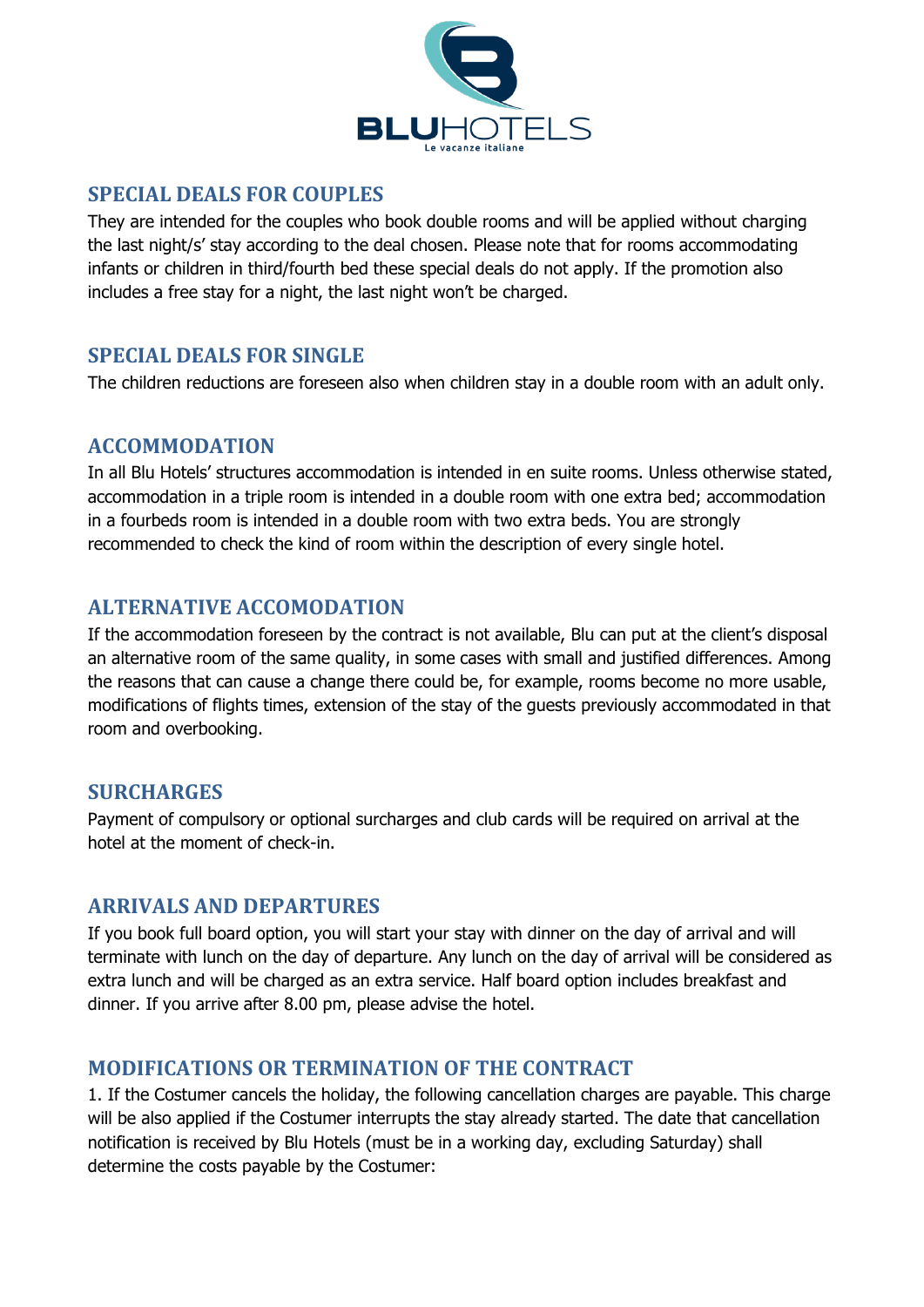

- from the confirmation of the holiday to 30 days before departure 10% of the cost of the holiday is forfeited
- 30 15 days before departure 30% of the cost of the holiday is forfeited
- 15 3 days before departure 50% of the cost of the holiday is forfeited
- 3 days or less before departure 100% of the cost of the holiday is forfeited.

The registration fees and/or insurance policies are non-refundable.

2. Any cancellation of the holiday must be notified by the Customer in writing to Blu Hotels.

3. Referring to any legal action about the execution of the contract you have to lie with the Jurisdiction of Brescia Court.

### **PROTECTION IN CASE OF CANCELLATION**

Blu Hotels offers a protection that, in some specific cases, prevents the client from paying the cancellation penalties.

## **EFFECTIVE DATE AND DURATION OF THE PROTECTION**

The protection is valid from the purchase of the stay, after the payment of the deposit or of the balance, or not later than the beginning of the application of the cancellation penalties. The protection ends when the client registers at the desk of the transport company or, if the client use an individual means of transport, at the arrival to the hotel.

### **PROTECTED CASES**

The protection implicates the right of the client not to pay the penalties foreseen for the cancellation of the stay (airport taxes, processing fees and the charge paid for the optional protection are not refundable), in case the client cannot leave because of one of the following reasons:

1. Death, injury or serious disease (with a prognosis of more than 10 days), hospitalization:

- of the client himself, of the spouse, of his relatives, parents in law, brothers, sisters, brothers in law, sisters in law, children in law, legal tutor or someone usually living with the client;

- of the people that accompany the client during the trip; if the client decides to leave anyway the protection implies that he doesn't have to pay the supplementary charges on spot;

- of the professional substitute of the client or of the person whom the custody of his minors or disabled children has been given to.

The client and the spouse can benefit from the protection also in case of: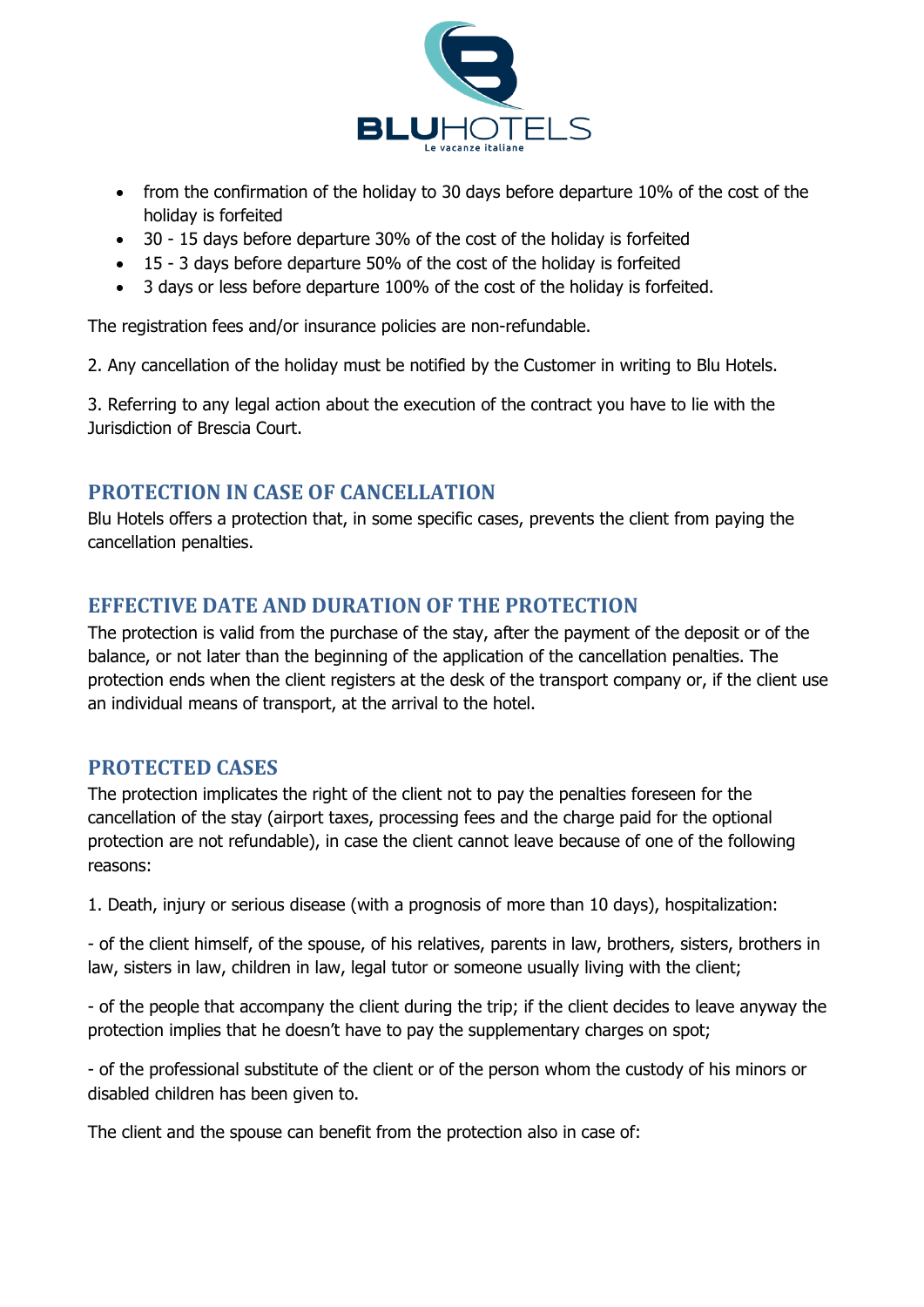

2. relevant material damages caused to their home or their professional places, rent or used for free, that are destroyed for more than the half and need their presence on spot for the necessary interventions;

3. job dismissal for economic reasons, if the procedure has not started before the purchase of the stay;

4. depression, psychic, mental or nervous disease that causes a hospitalisation of more than 4 consecutive days;

5. pregnancy that the client was not aware of at the moment of the purchase and that can be a contraindication to the travel, pathologic pregnancy, miscarriage, abortion, birth and its consequences, within the 8th month of pregnancy;

6. obtainment of a job or admission to a paid internship before the trip, when the client and the spouse were subscribed to the unemployment register, with the exception of an extension or renewal of a job or internship contract;

7. professional change that force them to move, if the procedure has not started before the purchase of the stay;

8. recovering of a university exam, if the client were not aware of the failure of the exam before the purchase of the stay;

9. convocation that the client was not aware of at the moment of the reservation, that cannot be postponed and that requires his presence for one of the following administrative reasons: convocation for the adoption of a minor - convocation as a witness or juror of the Assize Court convocation for an organ transplantation

10. serious damages to their vehicle, caused 48 hours before leaving, in case the vehicle cannot be used anymore to reach the stay place.

# **MEASURES TO ADOPT IN CASE OF CANCELLATION OR MODIFICATION OF THE STAY**

The complete description can be found in the paragraph "procedure for the activation of the protection". By the way, to reduce the damaging consequences, the Client has to inform immediately Blu Hotels about the impossibility to leave, except for causes of force majeure.

## **EXCLUSIONS FROM THE PROTECTION**

The following cases are all excluded from all the contractual guarantees:

- the facts caused or provoked intentionally by the client or the beneficiary of the contract, the consequences of the suicide or the suicide attempt of the Client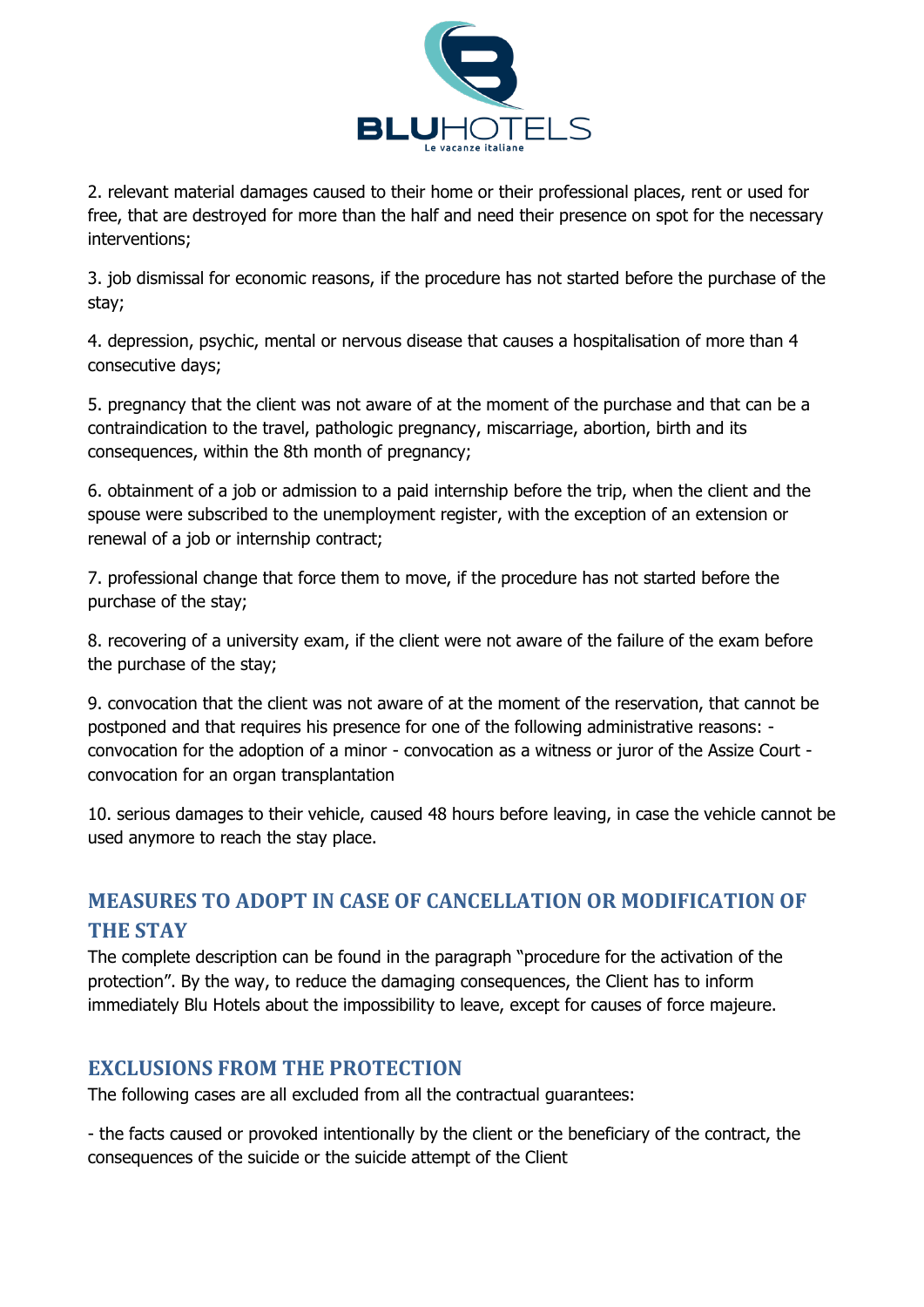

- uprisings, revolts, effects deriving from radioactive sources, epidemics, pollution, natural catastrophes, climatic events,

- terroristic attacks,

- an exposition or contamination due to nuclear, chemical or biological substances independently from the causes that contributed to its development

- the consumption of drugs, narcotic substances, medicines not prescribed by a medical authority and its consequences,

- the consequences of being in a state of drunkenness, marked by a blood alcohol level higher than the one fixed by the highway code. Also the accidents taking place in the following circumstances are excluded: - while the client is practicing a sport at a professional level, is practicing a sport or taking part in an amateur race requesting the use of a land, air or water vehicle,

- while the client is using, as a pilot or as a passenger, an ultralight aircraft, a hang-glider, a glider, a parachutes or paraglide,

- when the client takes part in a fight (except for cases of self defence), criminal acts, bets. The protection is also excluded in case the absence is due, entirely or partially to:

- laws, regulations or decrees published or issued by the government or a public authority,

- delay or modification of the booked itinerary because of the cancellation of a service or a public means of transport following the instructions or recommendations of a pilot, government or public authority, especially the recommendations or instructions of the Ministry of Transport, port authority or airline company.

- a payment interruption, mistake or omission of a tour operator, of a transport company or a travel agent.

- strike, lock out, blocks, government actions or threat regarding the above mentioned events,

- strike or strike threat made public more than 24 hours before the stay. The protection is always excluded in the following cases as well:

- previous injury or disease;

- mental or nervous disease that causes a hospitalisation of more than 4 consecutive days;
- voluntary interruption of pregnancy, its consequences and complications;
- the cancellations deriving from periodical follow up visits;
- the cancellations following a missed vaccination caused by forgetfulness;
- the cancellations caused by the transport company or by the organiser, whatever the cause.